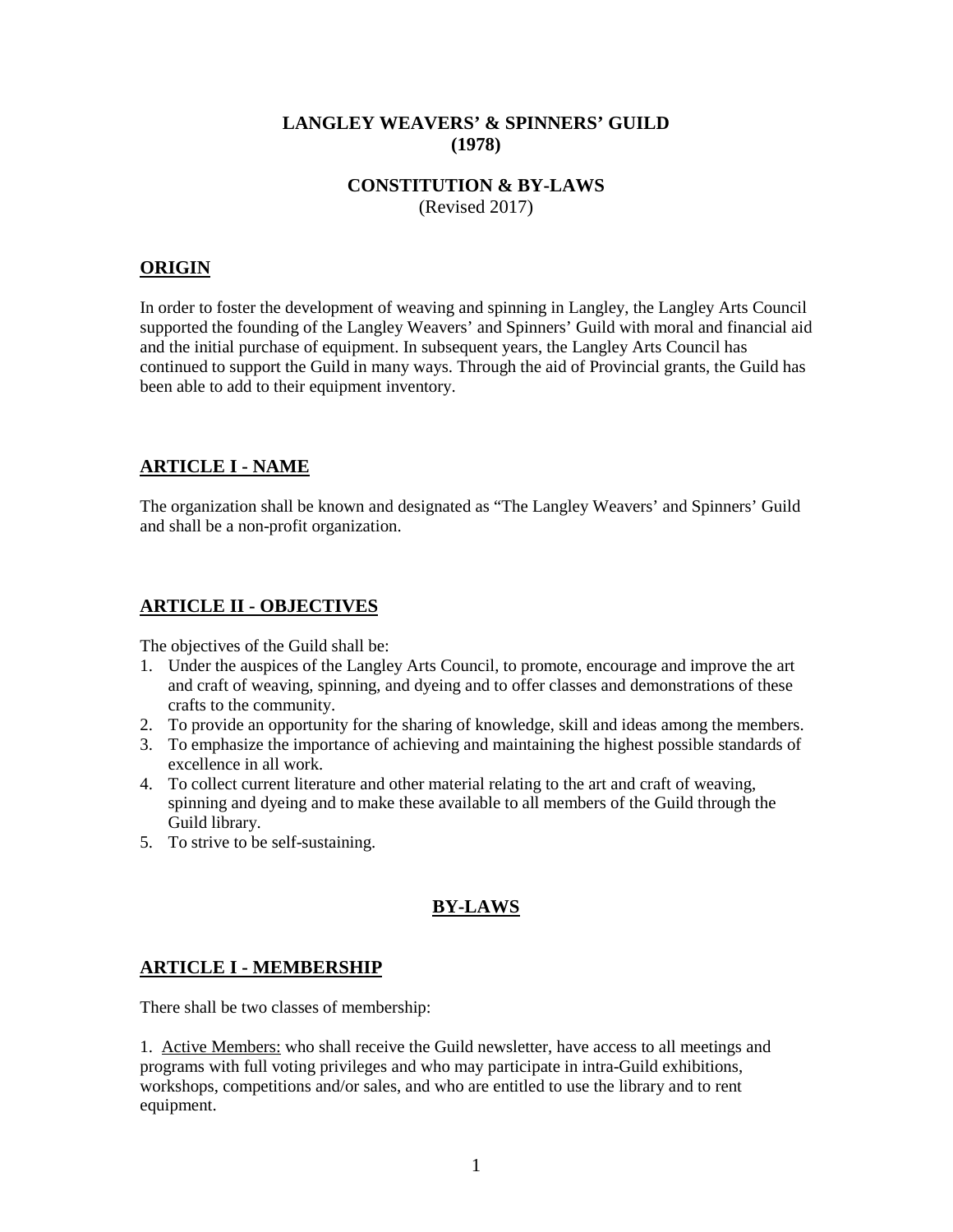#### 2. Student Members:

Student Members is defined as 25 years old and under, in high school or post secondary education with a valid Student ID. Student Members shall receive the Guild newsletter, have access to all meetings and programs with full voting privileges and who may participate in intra-Guild exhibitions, workshops, competitions and/or sales, and who are entitled to use the library and to rent equipment.

# **ARTICLE II - DUES**

- 1. A schedule of fees for the two classes of members shall be drawn up by the Executive and presented to the membership for approval. With approval of the membership, this schedule may be altered from time to time as required.
- 2. Membership fees shall be due and payable at the Annual General Meeting of each year.
- 3. Members whose fees have not been paid by the September General Meeting in any year shall be considered delinquent.
- 4. Such delinquent members shall no longer be considered Members.

# **ARTICLE III - OFFICERS**

- 1. The elected Executive shall be made up of the following: President, Vice President, Secretary, Treasurer, Immediate Past-President, Program Committee Director, Standards & Jury Director, Education Committee Director, Scholarship Committee Director and Artisan Sale Committee Director.
- 2. The Executive is authorized to create such ad hoc committees as may, from time to time, be required.
- 3. The *President* shall be chief executive officer of the Guild and shall supervise and have the responsibility for the management of the affairs and business of the Guild in accordance with the rules and guidelines as laid down in the Constitution and By-Laws. The President shall preside at all meetings of the Guild and shall be an ex-officio member of all committees of the Guild. The President shall represent, or cause the Guild to be represented, at the Langley Arts Council meetings and such other meetings as may be required.
- 4. The *Vice President* shall assume the duties of the President during any absences and will represent the Executive on any ad hoc committees.
- 5. The *Secretary* shall take minutes of all activities at each general meeting and at each Executive meeting and shall attend to all correspondence.
- 6. The *Treasurer* shall be responsible for all dues and receipts from any source, all of which shall be deposited in a chartered bank, and all cheques for the payment of money shall be signed by any two of the following: President, Vice President, Secretary or Treasurer. The books shall be audited annually by a qualified accountant or by a committee approved by the Executive. A copy of the annual financial statement shall be available to all members.
- 7. The *Immediate Past President* shall be the Chair of the Nominations Committee and the Constitution and By-Laws Committee and act as Parliamentarian. In the event the Immediate Past President is unable to perform such duties, an alternate shall be appointed by the Executive.
- 8. The *Program Committee Director* shall head and be responsible for a committee for planning programs of interest for general meetings.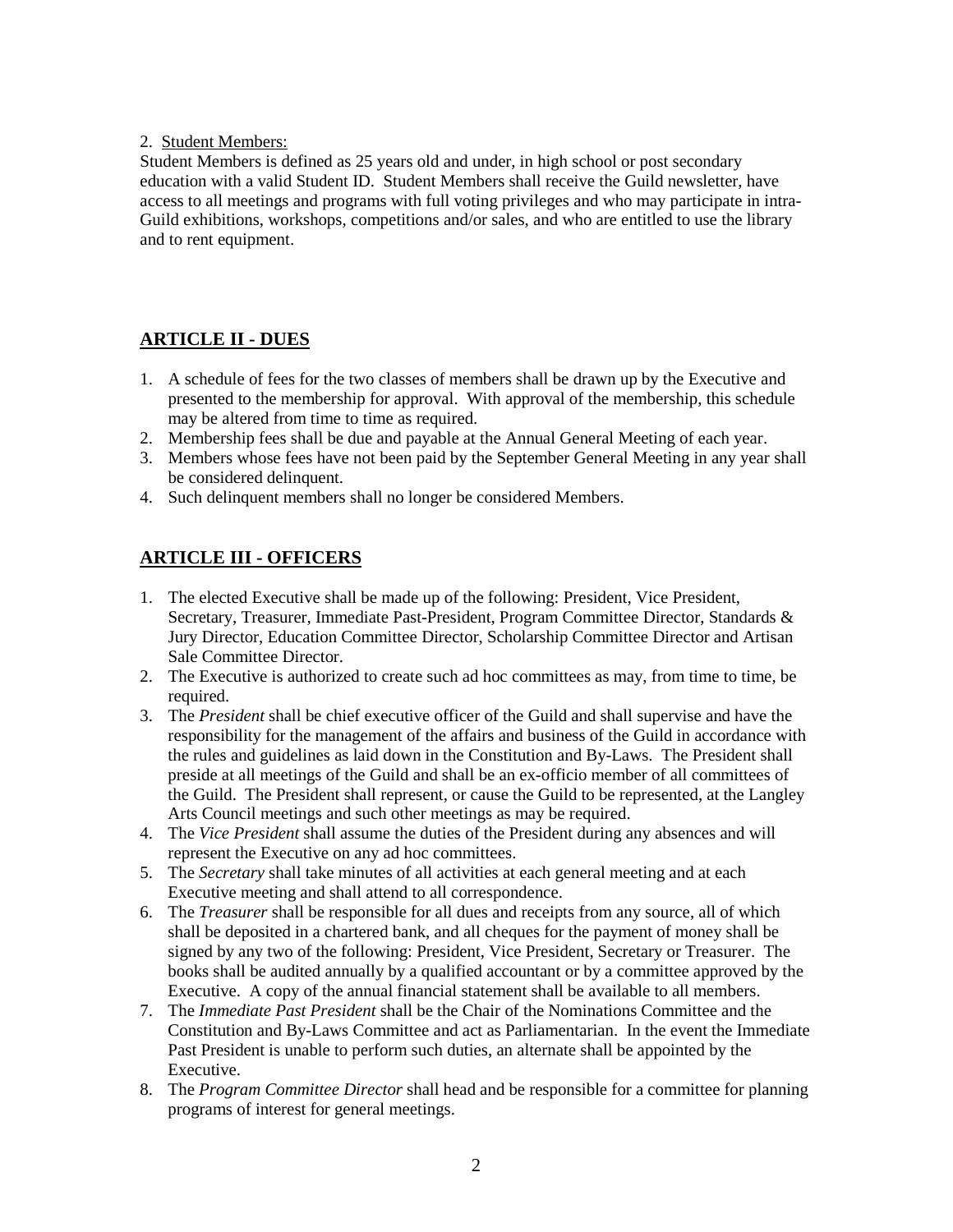- 9. The *Standards & Jury Committee Director* shall head and be responsible for a committee to have charge of exhibitions, displays and sales and to jury all items submitted by members of the Guild for such events.
- 10. The *Education Committee Director* shall head and be responsible for a committee to have charge of workshops and classes.
- 11. The *Scholarship Committee Director* shall head and be responsible for a committee to have charge of the Scholarship fund including the award of Guild funds to successful applicants according to the guidelines set forth in the Standing Rules.
- 12. The *Artisan Sale Committee Director* shall head and be responsible for a committee to have charge of organizing the annual Guild sponsored Artisan Sale.
- 13. For the continuance and maintenance of the Guild, the Executive shall be empowered, without prior approval of the general membership, to transact such financial matters as are necessary within a limit of 10% of the bank balance of the Guild.
- 14. A quorum at any meeting of the Executive shall be two-thirds and a majority of those present shall prevail.
- 15. The first Executive meeting after the Annual General Meeting shall be called by the retiring President as soon as possible and shall be a joint meeting of the retiring and the newly elected officers.
- 16. If any elected officer resigns during their term, the position shall be filled by appointment of the Executive.

# **ARTICLE IV – APPOINTED CHAIRPERSONS**

The following Chairpersons shall be appointed by and under the directorship of the Executive: Equipment & Rentals, Librarian, Membership, Newsletter, Telephone, and Sunshine & Social.

# **ARTICLE V – ELECTIONS**

- 1. Elections shall be held at the Annual General Meeting in May of each year, or at the pleasure of the President, the Executive Committee concurring.
- 2. The Nominations Committee shall be chaired by the Immediate Past-President or alternate and shall consist of three Active Members.
- 3. Two months prior to the Annual General Meeting, all Active Members shall be advised that they may nominate for office any Active Member in good standing and that nominations may be made to the Nominations Committee Chairman.
- 4. The Nominations Committee shall contact all persons who have been nominated in order to obtain their consent to stand for election and shall then draw up a slate of such Active Members in good standing who are willing to stand for election, and submit this to the Membership for a vote at the Annual General Meeting.
- 5. Additional nominations may be made from the floor at the Annual General meeting and any Active Member in good standing may be nominated, provided that such person nominated is willing to serve.
- 6. Voting shall be by written ballot, or by show of hands, to be decided by the Active Membership at the Annual General Meeting.
- 7. Officers of the Guild shall take office at the conclusion of the Annual General Meeting and shall hold office for a one-year term. Re-election to a second term is permitted but no one shall be eligible for election again to the same office until after an interval of one year. An exception to this limitation may be made if no other candidate is standing for the office, with the approval of the Active Membership.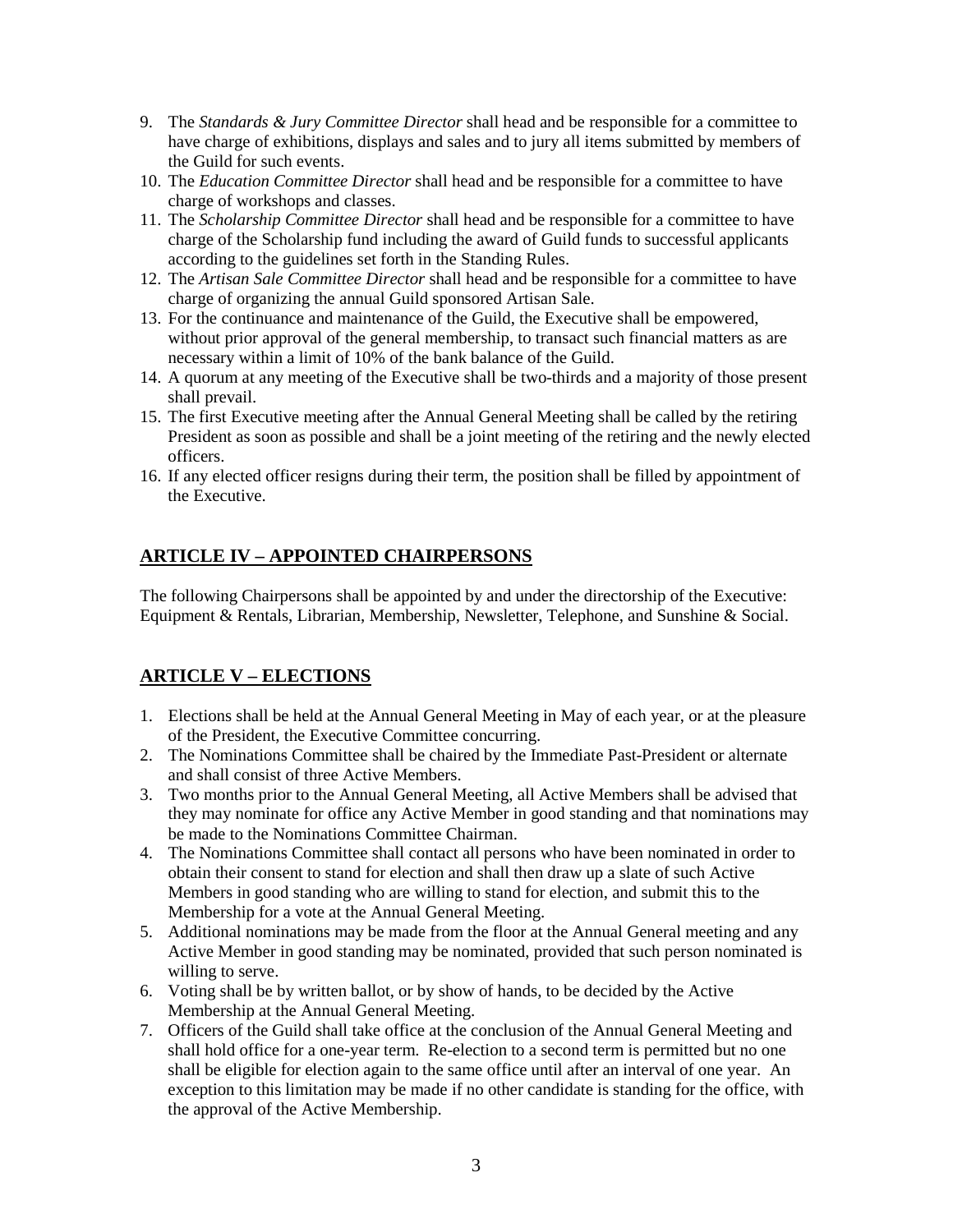# **ARTICLE VI – MEETINGS**

- 1. The Annual General Meeting shall be held in May of each year, or at the pleasure of the President, the Executive Committee concurring. Announcement of the date of the Annual General Meeting shall be made to the Active Membership two months prior to the meeting date.
- 2. A General Meeting shall be held monthly, with the exception of the months of July, August and December.
- 3. A special General Meeting may be called at any time at the discretion of the President.
- 4. At any meeting, a resolution put to the vote of the meeting shall be decided on a show of hands or by a written ballot.
- 5. In case of an equality of votes, the Chairman of the meeting shall be the tiebreaker.
- 6. A quorum at all General Meetings shall consist of 25% of the Active Members recorded as paid up members as of the date of the General Meeting.
- 7. Executive Meetings may be called at the discretion of the President or at the request of any Executive Members.

# **ARTICLE VII – DISSOLUTION**

In the event that the Guild Membership drops below eight Active Members, the equipment and other assets of the Guild will revert to the Langley Arts Council and the Guild will be dissolved. This provision shall be unalterable unless altered by a 75% vote of the Active Membership and approved by the Langley Arts Council.

# **ARTICLE VIII – AMENDMENTS TO THE BY-LAWS**

These By-Laws may be amended, altered, added to, changed or repealed in whole or in part and new By-Laws adopted in lieu of all or any part thereof by a 75% vote of the Active Members present at any General Meeting after having been presented in writing and read at on meeting prior to voting.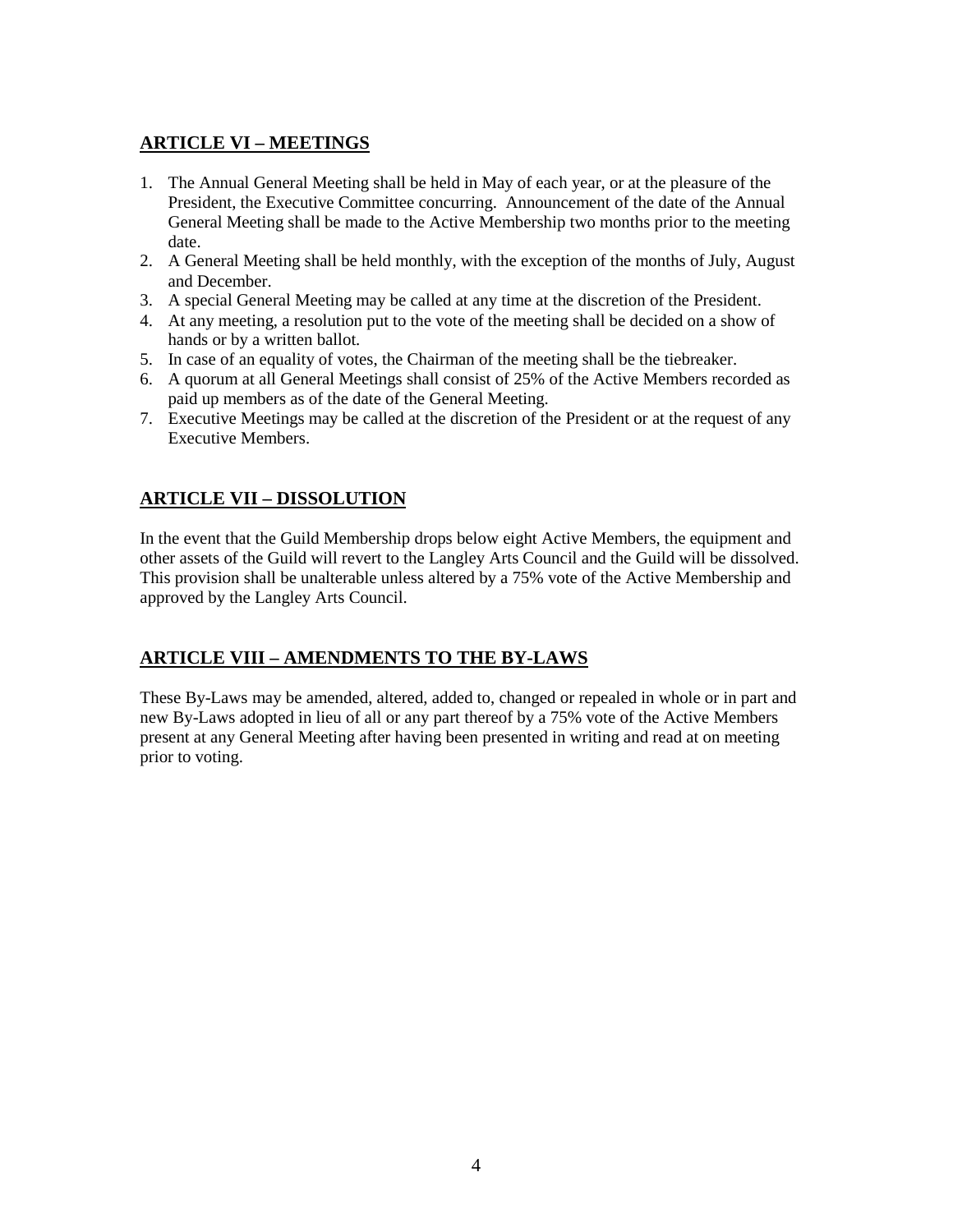# **STANDING RULES**

• All Committees shall be appointed with the approval of the Executive.

# 1. *Program Committee*

Shall consist of:

- The Director who has been elected by the Active Members of the Guild.
- An appointed committee.

Duties shall be:

- To maintain contact with Guild Members at all times to determine program possibilities.
- To endeavor to offer programs conducted by Guild Members
- To endeavor to offer programs conducted by craftspeople outside of the Guild.

### *2. Standards and Jury Committee*

Shall consist of:

- The Director who has been elected by the Active Members of the Guild.
- An appointed committee of at least three members. Best efforts will be made to ensure that each discipline of the Guild is represented by at least one member.
- For the purposes of undertaking the duties listed below, a quorum shall be constituted of two-thirds of the members of the committee.

Duties shall be:

- To encourage members of the Guild to maintain the highest possible standards of excellence in all work.
- To jury all work submitted by members to Guild sponsored sales and exhibitions.
- To provide members with a critique of each piece of work submitted, if requested by the submitting member.
- To obtain a release from each member submitting work in a form absolving the Guild of any responsibility for the loss or damage of articles.

### *3. Education Committee*

Shall consist of:

- The Director who has been elected by the Active Members of the Guild.
- An appointed committee

The duties of the Education Committee shall be:

- To obtain information regarding workshops available to Guild members for the ensuing year.
- To organize workshop information and present this to members.
- To maintain contact with workshop instructors with respect to their requirements and to provide workshop participants with written information as to such requirements.
- To set workshop fees where necessary and handle collection and disbursement of funds.
- To provide Guild members with information as to classes available from Guild instructors.
- To maintain a list of active Guild instructors.
- Together with the Equipment and Rental Chairperson, to be responsible for rental of Guild facilities and/or equipment for the purpose of conducting workshops and classes.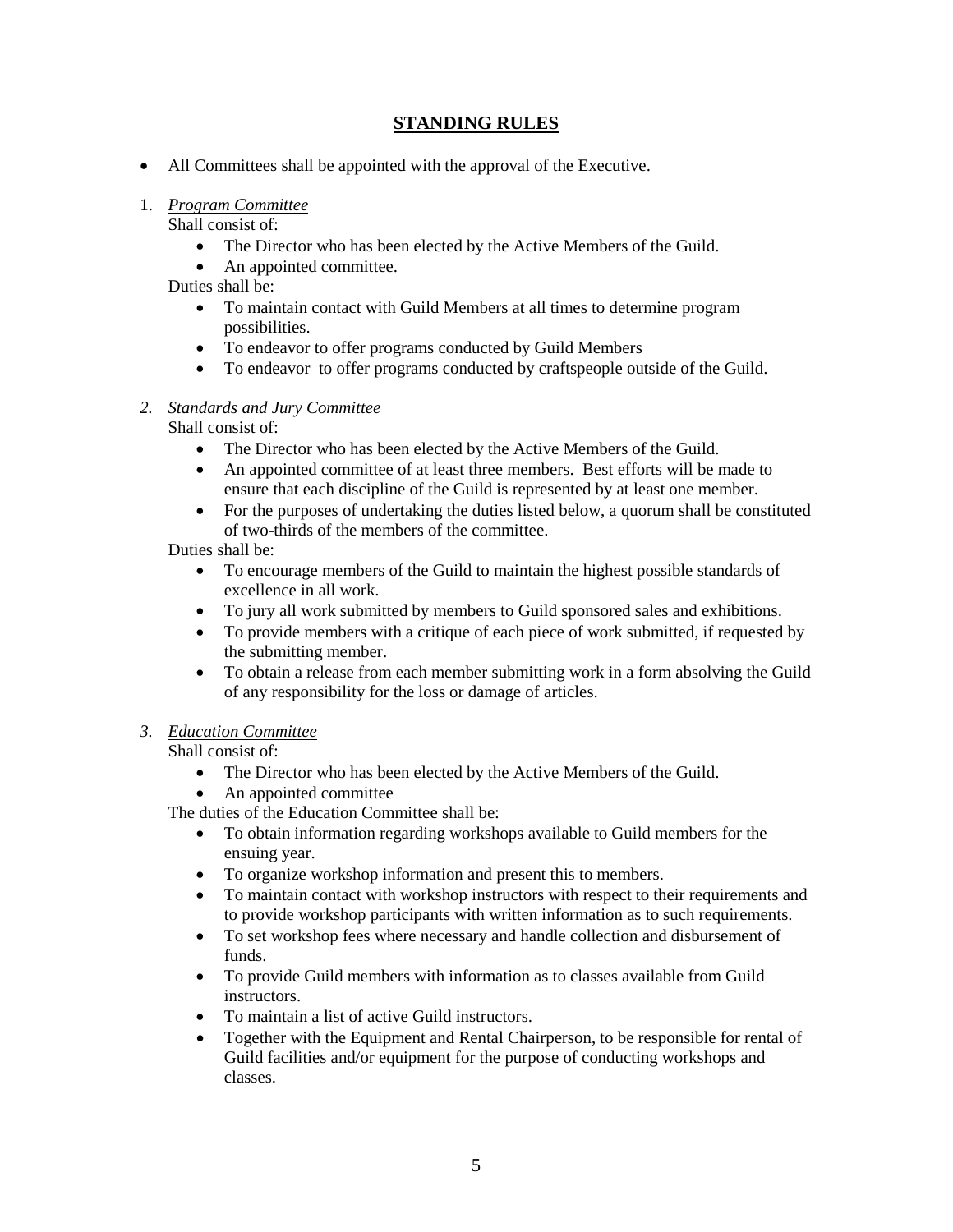#### *4. Scholarship Committee*

Shall consist of:

- The Director who has been elected by the Active Members of the Guild.
- The members of the Executive Committee, along with at least one member of the Standards & Jury committee, all such members to represent a cross-section of many types of weaving, spinning, knitting, dyeing and felting.

The duties of the Scholarship Committee shall be:

- To set appropriate guidelines which shall be in writing and available to all members.
- To examine all applications for scholarship funds and interview each applicant.
- To recommend to the Executive the number of grants to be made, the amounts of the grants and the times of disbursement.
- To inform all applicants, successful and unsuccessful, in writing.

#### *5. Artisan Sale Committee*

Shall consist of:

- The Director who has been elected by the Active Members of the Guild.
- A selection of members at large to assume a variety of roles as determined by the Artisan Sale Director.

The duties of the Artisan Sale Committee shall be:

- To coordinate a team of Guild members who will organize all aspects of the annual Guild sponsored Artisan Sale from the recruitment of vendors through to the promotion, set-up and take down of the event.
- *6. Equipment Rental*

Rates and policies for rental of equipment and Guild facilities shall be set by the Executive and approved by the Guild members. Implementation of such policies shall be under the jurisdictions of the appointed Equipment and Rental Chairperson.

*7. Library*

Rules and fines shall be set by the Executive and approved by the Guild members and made available to all members. Control of the Library shall be under the jurisdiction of the appointed Librarian.

### *8. Publicity*

All publicity for the Guild must be referred to the Executive for approval prior to publication.

#### *9. Rules & Regulations*

A copy of the Constitution and By-laws shall be given to every member of the Guild.

*10. Representation*

No person may claim, either verbally or in writing, to represent the Guild unless authorized to do so in a written statement signed by the President and approved by the Executive. Guild stationery, rubber stamps, and labeling may not be used without permission of the Executive.

#### *11. Guests*

Guests may be invited to attend one meeting.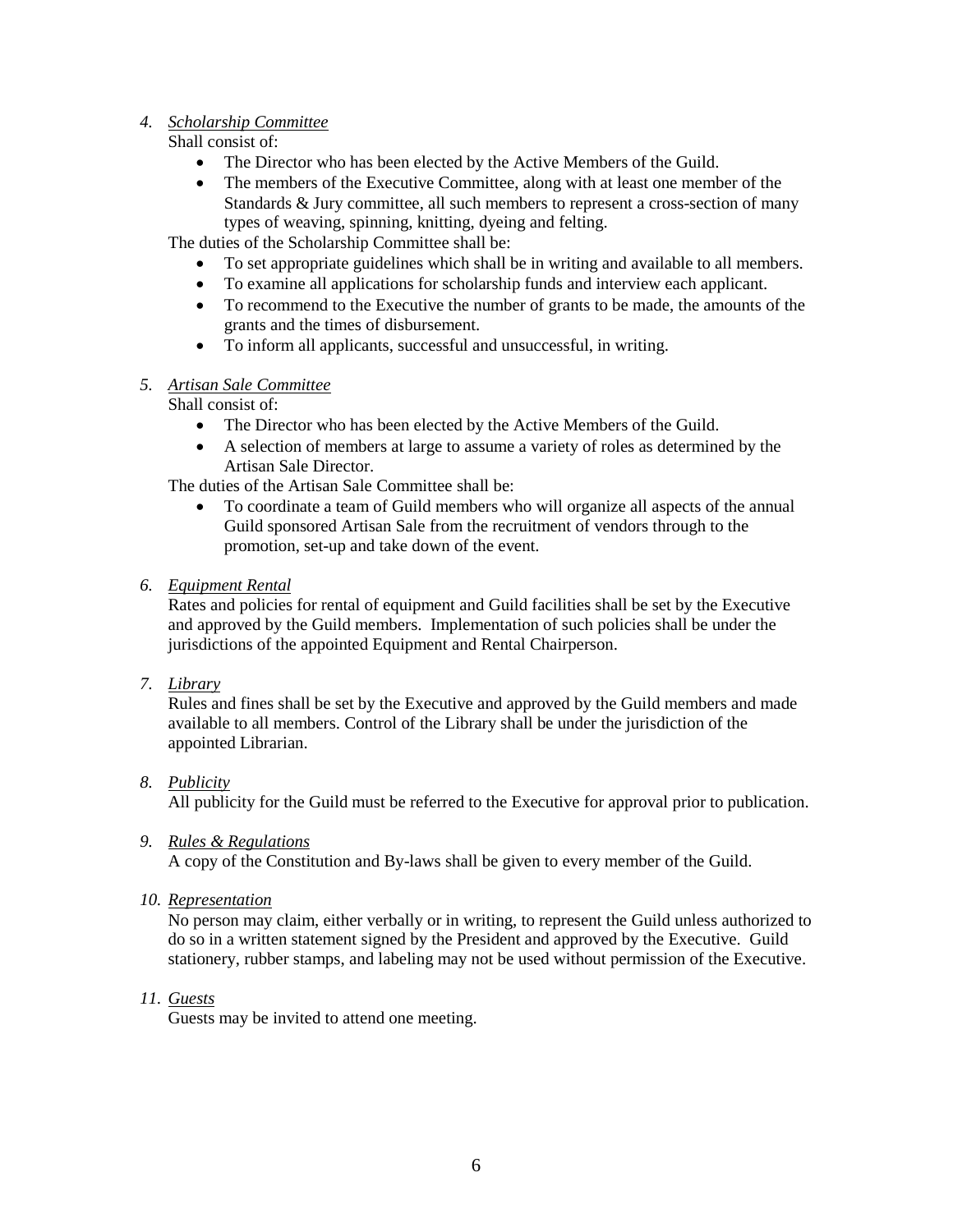## **SCHOLARSHIP FUND PROGRAM**

#### *General*

- 1. The purpose of the Scholarship Fund Program is to provide financial assistance. Financial *need* is not a consideration.
- 2. The objective of the program is to assist any member of the Guild in furthering his/her education in the arts of weaving, spinning, knitting, dyeing, felting or basketry.
- 3. Annually, a sum is allotted to the Scholarship Fund (guideline calculation of \$50 for every 10 Guild members). This sum will be reviewed annually and changed as necessary. It is also understood that the amount to be allotted will be dependent upon grant monies received from time to time.
- 4. The total amount in the Scholarship Fund in any one year may be allotted to one applicant, or the sum may be split and awarded to more than one applicant as recommended by the Scholarship Committee and approved by the Executive Committee.
- 5. At Guild fiscal year end, any monies not awarded shall either be added to the next year's Scholarship Fund or re-allocated to another revenue stream that will benefit the Guild in the area of education.

#### *Administration/Scholarship Fund Committee*

- A. Directors: The Scholarship Fund shall be administered by at least two Directors elected by the Active members of the Guild.
- B. Duties of the Directors:
	- a) Remind the Guild membership periodically via newsletter and at general meetings that scholarship funds are available to Guild members.
	- b) Once a member has indicated an interest in applying for a scholarship, a Director shall provide the interested candidate with an Application Form and a copy of the Scholarship Fund Application Information.
	- c) Upon receipt of an Application Form, the Directors will review the application. If the candidate or their work is unknown to the Directors, then this review may necessitate an interview with the candidate.
	- d) To keep the process as objective as possible, the Directors will not divulge the name of the candidate to the Executive until *after* the scholarship has been awarded. The Directors will advise the Executive Committee of all applications for Scholarship Funds and present their recommendations which will include the amount of money to be granted. The Executive Committee will then be called upon to vote (at the monthly Executive meeting) for approval of or denial of the request for funding.
	- e) The Scholarship Directors will then advise the candidate in writing as to the approval of or denial of the request for funding. Copies of this letter are forwarded to the Treasurer and to other Directors depending upon the method of Guild repayment that the candidate has chosen.
	- f) The Scholarship Directors submit to the Newsletter Editor an announcement advising the membership of successful applications and briefly outline the course the candidate will be taking and if predetermined, how the candidate intends to share the information/knowledge learned from the workshop.
- C. Unsuccessful applicants may re-apply during the year unless advised otherwise.